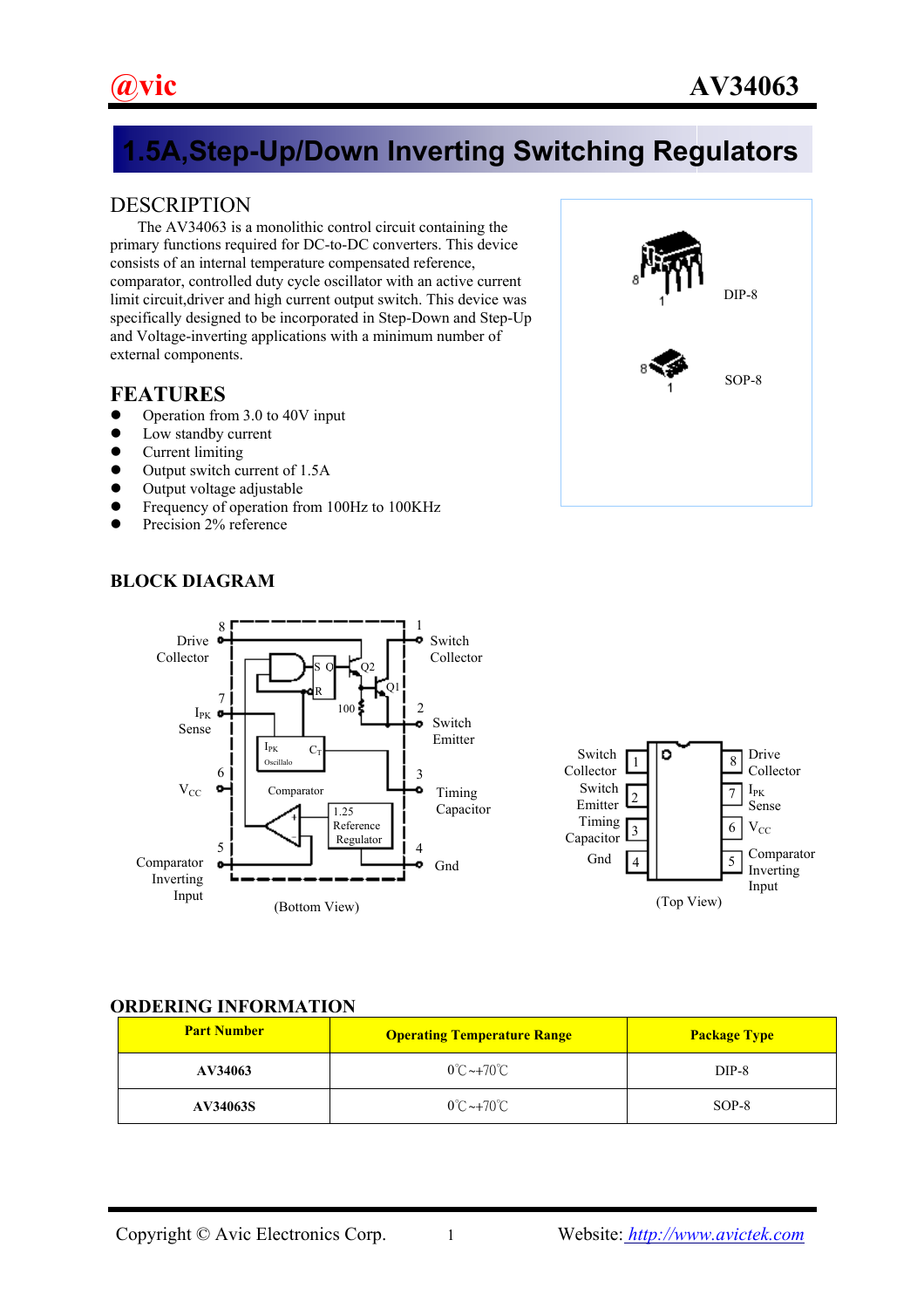# **MAXIMUM RATING**

| <b>Characteristic</b>                                                                                                                                                             | <b>Symbol</b>                                        | <b>Value</b>                | Unit                                      |
|-----------------------------------------------------------------------------------------------------------------------------------------------------------------------------------|------------------------------------------------------|-----------------------------|-------------------------------------------|
| Power Supply Voltage                                                                                                                                                              | <b>V</b> cc                                          | 40                          |                                           |
| Comparator Input Voltage Range                                                                                                                                                    | Vir                                                  | $-0.3$ to $+40$             |                                           |
| <b>Switch Collector Voltage</b>                                                                                                                                                   | VC(switch)                                           | 40                          | V                                         |
| Switch Emitter Voltage (V <sub>PIN1</sub> =40V)                                                                                                                                   | $V_{E(switch)}$                                      | 40                          |                                           |
| Switch Collector toEmitter Voltage                                                                                                                                                | $VCE$ (switch)                                       | 40                          |                                           |
| Driver Collector Voltage                                                                                                                                                          | VC(driver)                                           | 40                          |                                           |
| Driver Collector Current (Note1)                                                                                                                                                  | IC(driver)                                           | 100                         | mA                                        |
| <b>Switch Current</b>                                                                                                                                                             | <b>Isw</b>                                           | 1.5                         | A                                         |
| Power Dissipation and Thermal Charcteristics<br>Plastic Package $T_A = 25^{\circ}C$<br><b>Thermal Resistance</b><br>SOIC Package $T_A = 25^{\circ}C$<br><b>Thermal Resistance</b> | $P_D$<br>$R_{\theta JA}$<br>$P_D$<br>$R_{\theta JA}$ | 1.25<br>100<br>0.625<br>100 | W<br>$\degree$ C/W<br>W<br>$^{\circ}$ C/W |
| <b>Operating Juncton Temperature</b>                                                                                                                                              | $T_{J}$                                              | $+150$                      | $\mathcal{C}$                             |
| <b>Operating Ambient Temperature Range</b>                                                                                                                                        | $T_A$                                                | 0 to $+70$                  | $\mathcal{C}$                             |
| <b>Storage Temperature Range</b>                                                                                                                                                  | Tstg                                                 | $-60$ ~150                  | $\hat{C}$                                 |

Notes: 1. Maximum package power dissipation limits must be observed.

2.ESD data available upon request.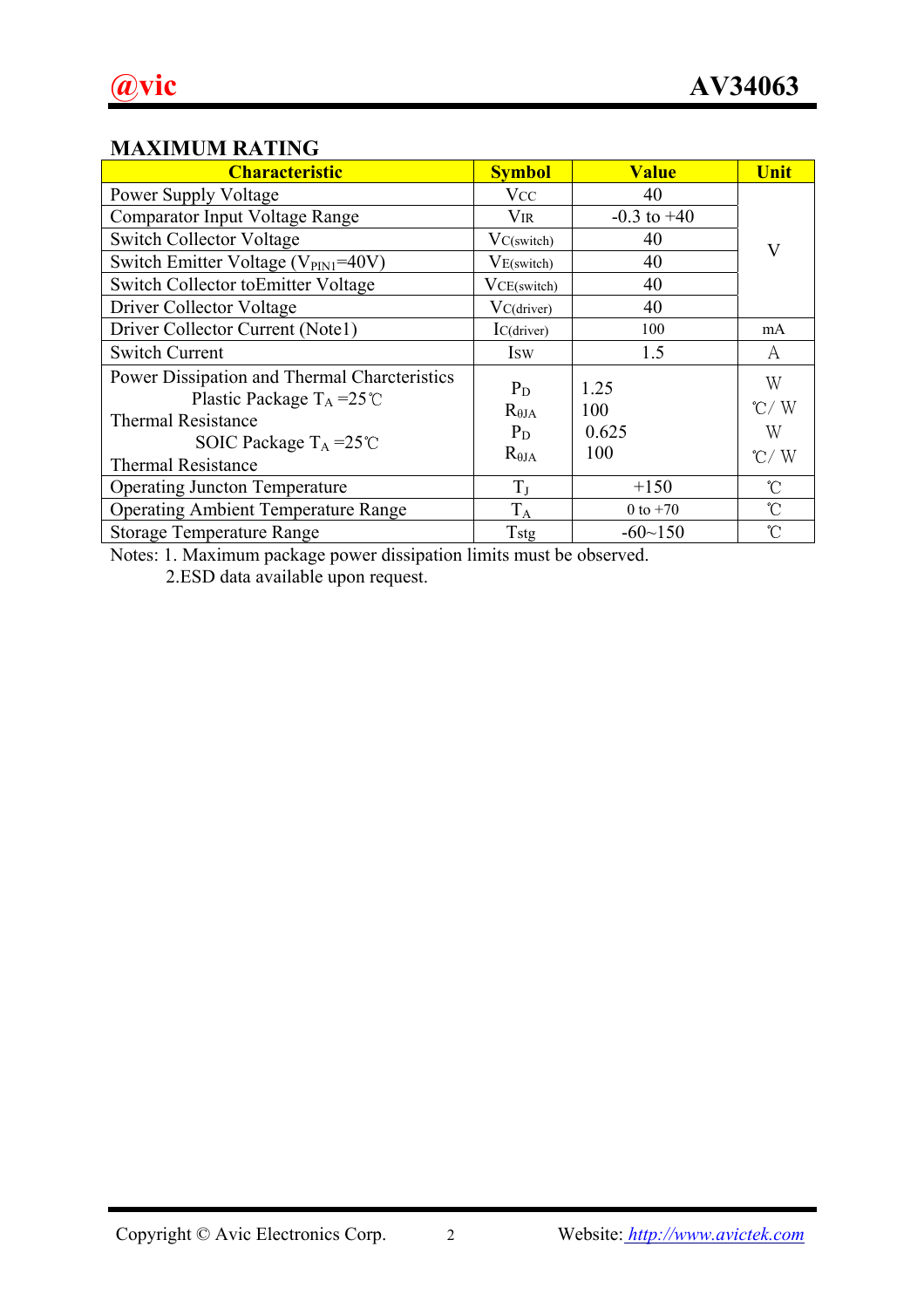# **ELECTRICAL CHARACTETRISTICS**

 $(V_{CC} = 5.0V, T_A = T_{low}$  to  $T_{high}$  [Note1], unless otherwise specified.)

| <b>Characteristics</b>                                                                                                                                                                                                                                                                                                             | <b>Symbol</b>                      | <b>Min</b> | <b>Typ</b>               | <b>Max</b>     | <b>Unit</b>              |
|------------------------------------------------------------------------------------------------------------------------------------------------------------------------------------------------------------------------------------------------------------------------------------------------------------------------------------|------------------------------------|------------|--------------------------|----------------|--------------------------|
| <b>OSCILLATOR</b>                                                                                                                                                                                                                                                                                                                  |                                    |            |                          |                |                          |
| Frequency( $V_{pin5}$ =0V, $C_T$ =1.0nF, $T_A$ =25°C)                                                                                                                                                                                                                                                                              | $F_{\rm{OSC}}$                     | 24         | 33                       | 42             | KHz                      |
| Charge Current ( $V_{CC}$ =5.0V to 40V, T <sub>A</sub> =25°C)                                                                                                                                                                                                                                                                      | $I_{\text{chg}}$                   | 24         | 35                       | 42             | $\mu$ A                  |
| Discharge Current ( $V_{CC}$ =5.0V to 40V, $T_A$ =25°C)                                                                                                                                                                                                                                                                            | $I_{\text{dischg}}$                | 140        | 220                      | 260            | $\mu$ A                  |
| Discharge to Charge Current Ratio (Pin 7 to $V_{CC}$ , $T_A = 25^{\circ}C$ )                                                                                                                                                                                                                                                       | $I_{\text{dischg}}/I_{\text{chg}}$ | 5.2        | 6.5                      | 7.5            | $\overline{\phantom{a}}$ |
| Current Limit Sense Voltage (I <sub>chg=</sub> I <sub>dischg,</sub> T <sub>A</sub> = 25°C)                                                                                                                                                                                                                                         | $V_{ipk(sence)}$                   | 250        | 300                      | 350            | mV                       |
| <b>OUTPUT SWITCH (NOTE 2)</b>                                                                                                                                                                                                                                                                                                      |                                    |            |                          |                |                          |
| Saturation Voltage, Darlington Connection (Note 3)                                                                                                                                                                                                                                                                                 | VCE(sat)                           |            | 1.0                      | 1.3            | V                        |
| $(ISW=1.0A, Pins 1, 8 connected)$                                                                                                                                                                                                                                                                                                  |                                    |            |                          |                |                          |
| Saturation Voltage, Darlington Connection                                                                                                                                                                                                                                                                                          | VCE(sat)                           |            | 0.45                     | 0.7            | V                        |
| $(I_{SW} = 1.0A, R_{pin8} = 82\Omega$ to $V_{CC}$ . Forced $\beta \approx 20$ )                                                                                                                                                                                                                                                    |                                    |            |                          |                |                          |
| DC Current Gain ( $I_{SW}$ =1.0A, VCE=5.0V, $T_A$ =25°C)                                                                                                                                                                                                                                                                           | $H_{EF}$                           | 50         | 75                       | $\blacksquare$ |                          |
| Collector Off-State Current (VCE=40V)                                                                                                                                                                                                                                                                                              | $I_{C(Off)}$                       | -          | 0.01                     | 100            | $\mu$ A                  |
| <b>COMPARATOR</b>                                                                                                                                                                                                                                                                                                                  |                                    |            |                          |                |                          |
| Threshold Voltage                                                                                                                                                                                                                                                                                                                  |                                    |            |                          |                |                          |
| $(T_A = 25^{\circ}C)$                                                                                                                                                                                                                                                                                                              | $V_{th}$                           | 1.238      | 1.25                     | 1.262          | V                        |
| $(T_A = T_{low}$ to $T_{high}$ )                                                                                                                                                                                                                                                                                                   |                                    | 1.225      | $\overline{\phantom{0}}$ | 1.275          |                          |
| Threshold Voltage Line Regulation ( $V_{CC}$ =3.0V to 40V)                                                                                                                                                                                                                                                                         | Regline                            |            | 1.4                      | 5.0            | mV                       |
| Input Bias Current $(V_{in}=0V)$                                                                                                                                                                                                                                                                                                   | IIB                                |            | $-20$                    | $-400$         | nA                       |
| <b>TOTAL DEVICE</b>                                                                                                                                                                                                                                                                                                                |                                    |            |                          |                |                          |
| Supply Current ( $(V_{CC} = 5.0V$ to 40V, $C_T = 1.0nF$ , (Pin 7 to                                                                                                                                                                                                                                                                | Icc                                |            |                          | 4.0            | mA                       |
| $V_{CC}$ (Pin 5> V <sub>th</sub> (Pin 2=Gnd, remaining pins open)                                                                                                                                                                                                                                                                  |                                    |            |                          |                |                          |
| $\mathbf{r}$ $\mathbf{r}$ $\mathbf{r}$ $\mathbf{r}$ $\mathbf{r}$ $\mathbf{r}$ $\mathbf{r}$ $\mathbf{r}$ $\mathbf{r}$ $\mathbf{r}$ $\mathbf{r}$ $\mathbf{r}$ $\mathbf{r}$ $\mathbf{r}$ $\mathbf{r}$ $\mathbf{r}$ $\mathbf{r}$ $\mathbf{r}$ $\mathbf{r}$ $\mathbf{r}$ $\mathbf{r}$ $\mathbf{r}$ $\mathbf{r}$ $\mathbf{r}$ $\mathbf{$ |                                    |            |                          |                |                          |

**Notes:** 1.  $T_{low} = 0^{\circ}C$   $T_{high} = +70^{\circ}C$ 

**2.** Low duty cycle pulse techniques are used during test to maintain junction temperature as close to ambient temperature as possible.

**3.** If the output switch is driven into hard saturation (non-Darlington) at low switch current  $(\leq 300 \text{ mA})$  and high driver currents  $(\geq 30 \text{ mA})$ , it may take up to 2.0 µs for it to come out of saturation. This condition will shorten the off time at frequencies ≥30KHz, and is magnified at high temperature. This condition does not occur with a Darlington configuration, since the output switch cannot saturate. If a non-Darlington configuration is used, the following output drive condition is recommended :

Forced  $\beta$  of output switch : ( I<sub>C</sub> output/( I<sub>C</sub> driver - 7.0mA) ≥10 )

**\***The 100Ω resister in the emitter of the driver device requires about 7.0mA before the output switch conducts.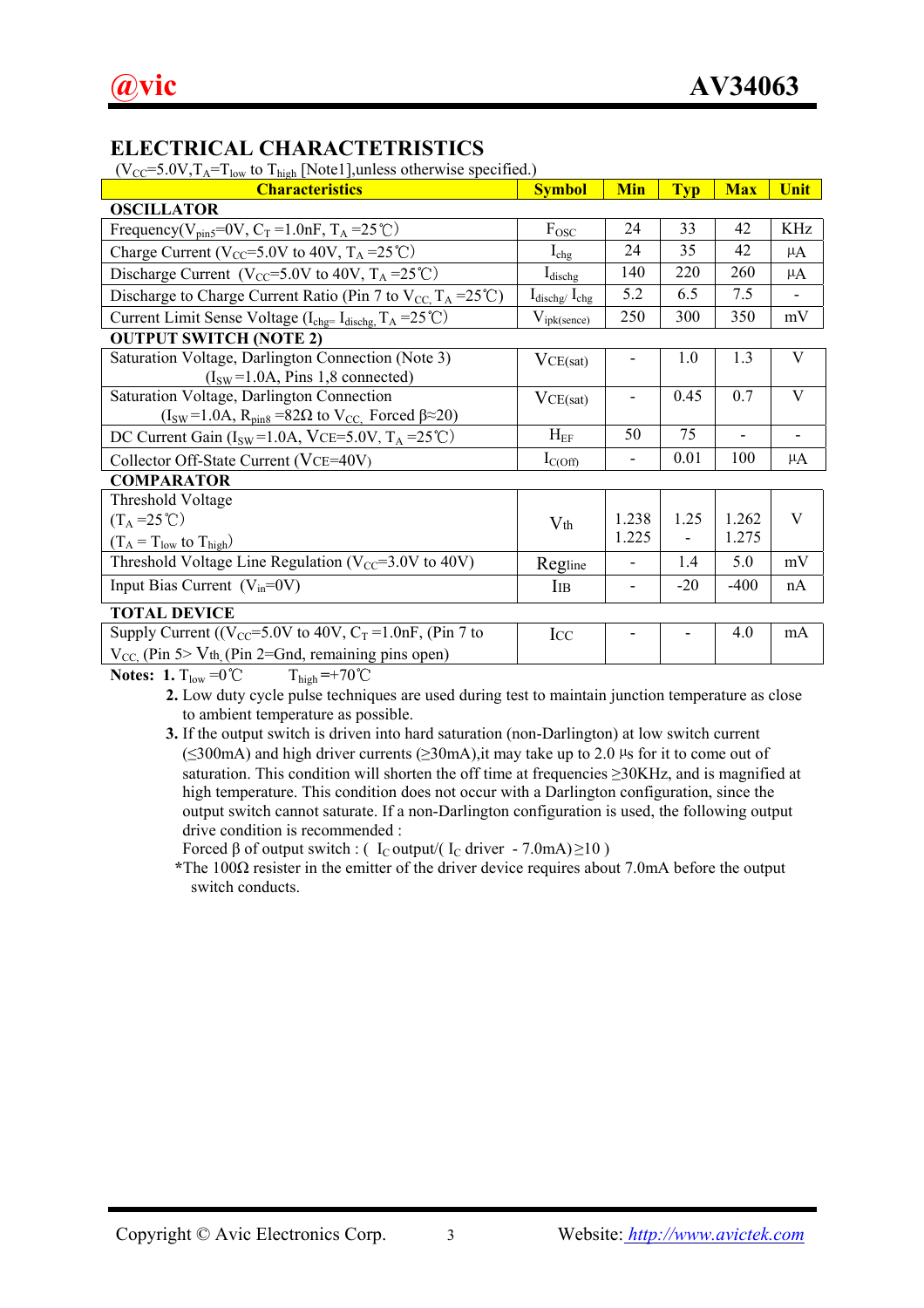

### **Typical Characteristics**



Oscillator Timing Capacitor



Figure2. Timing Capacitor Waveform



Figure 3. Emitter Follower Configuration Output Saturation Voltage versus Emitter  $\sim$ 





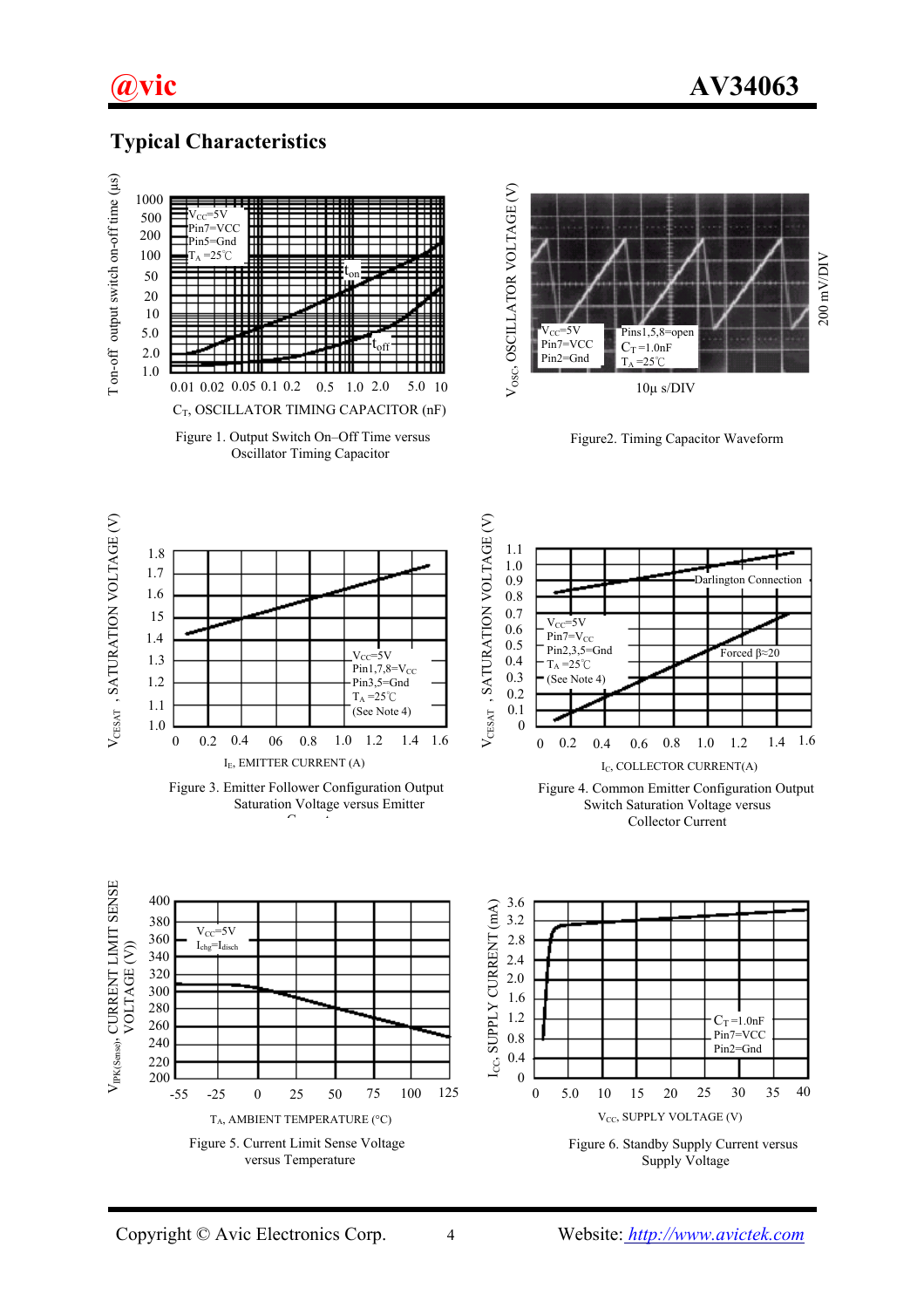

| <b>Test</b>                        | <b>Conditions</b>                   | <b>Results</b>                |
|------------------------------------|-------------------------------------|-------------------------------|
| Line Regulation                    | Vin = 8.0 V to 16 V, $I_0$ = 175 mA | $30 \text{ mV} = \pm 0.05\%$  |
| Load Regulation                    | Vin = 12 V, $I_0$ = 75 mA to 175 mA | $10 \text{ mV} = \pm 0.017\%$ |
| Output Ripple                      | Vin = 12 V, $I_0$ = 175 mA          | $400 \text{ mVpp}$            |
| Effciency                          | Vin = 12 V, $I_0$ = 175 mA          | 87.7%                         |
| Output Ripple With Optional Filter | Vin = 12 V, $I_0$ = 175 mA          | $40 \text{ mVpp}$             |

**Figure 7. Step–Up Converter** 



Figure 8. External Current Boost Connections for I<sub>C</sub> Peak Greater than 1.5 A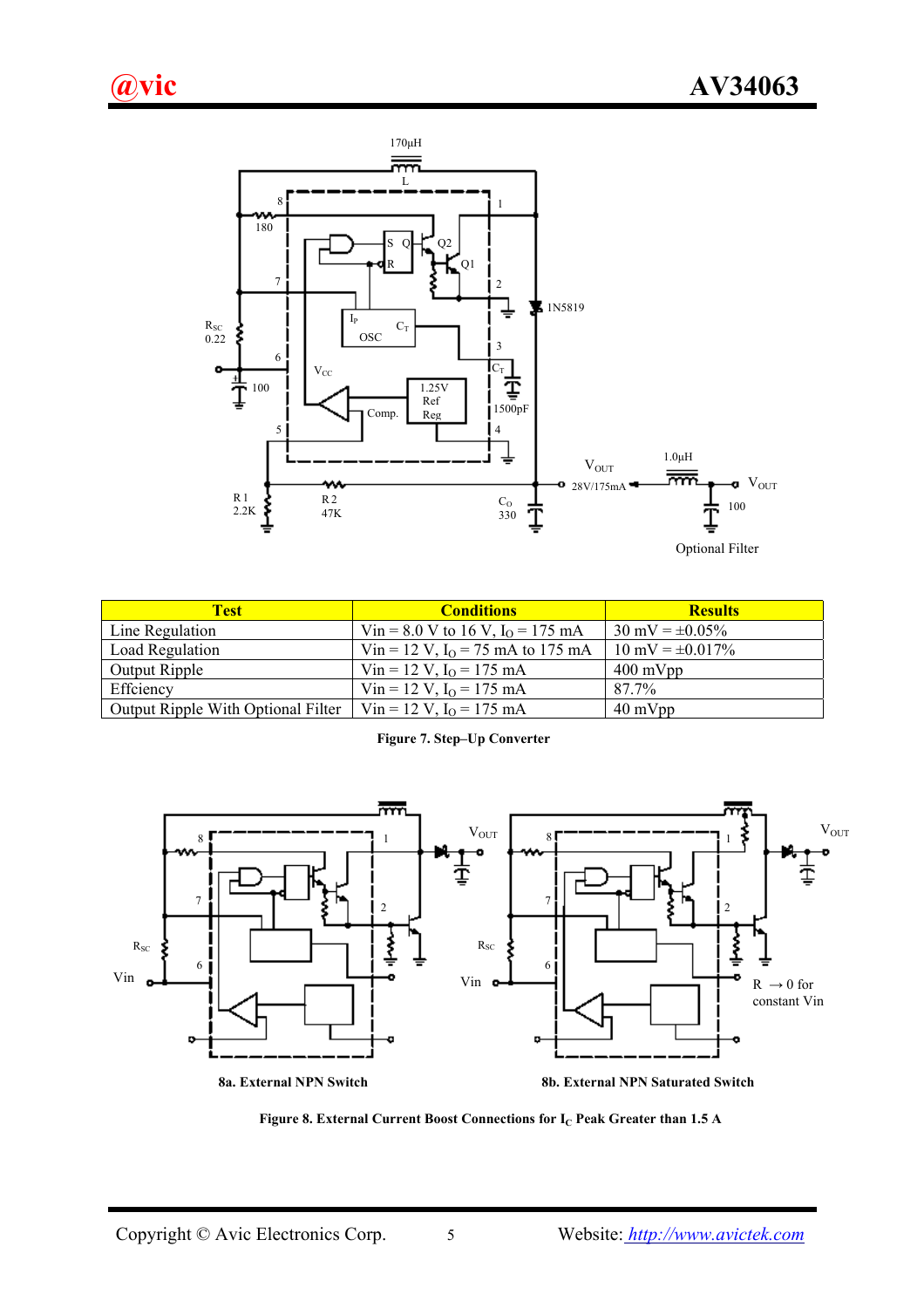



| <b>Test</b>                        | <b>Conditions</b>                            | <b>Results</b>                |
|------------------------------------|----------------------------------------------|-------------------------------|
| Line Regulation                    | Vin = 15 V to 25 V, $I_0$ = 500 mA           | $12 \text{ mV} = \pm 0.12\%$  |
| Load Regulation                    | Vin = 25 V, I <sub>O</sub> = 50 mA to 500 mA | $3.0 \text{ mV} = \pm 0.03\%$ |
| Output Ripple                      | Vin = 25 V, $I_0$ = 500 mA                   | $120 \text{ mVpp}$            |
| <b>Short Circuit Current</b>       | V in = 25 V, RL = $0.1\Omega$                | 1.1A                          |
| Effciency                          | Vin = 25 V, $I_0$ = 500 mA                   | 83.7%                         |
| Output Ripple With Optional Filter | Vin = 25 V, $I_0$ = 500 mA                   | $40 \text{ mVpp}$             |

**Figure9. Step–Down Converter** 



**NT**  $\neq$   $\neq$ 

**10a. External NPN Switch 10b. External PNP Saturated Switch(See** 

Figure10. External Current Boost Connections for I<sub>C</sub> Peak Greater than 1.5 A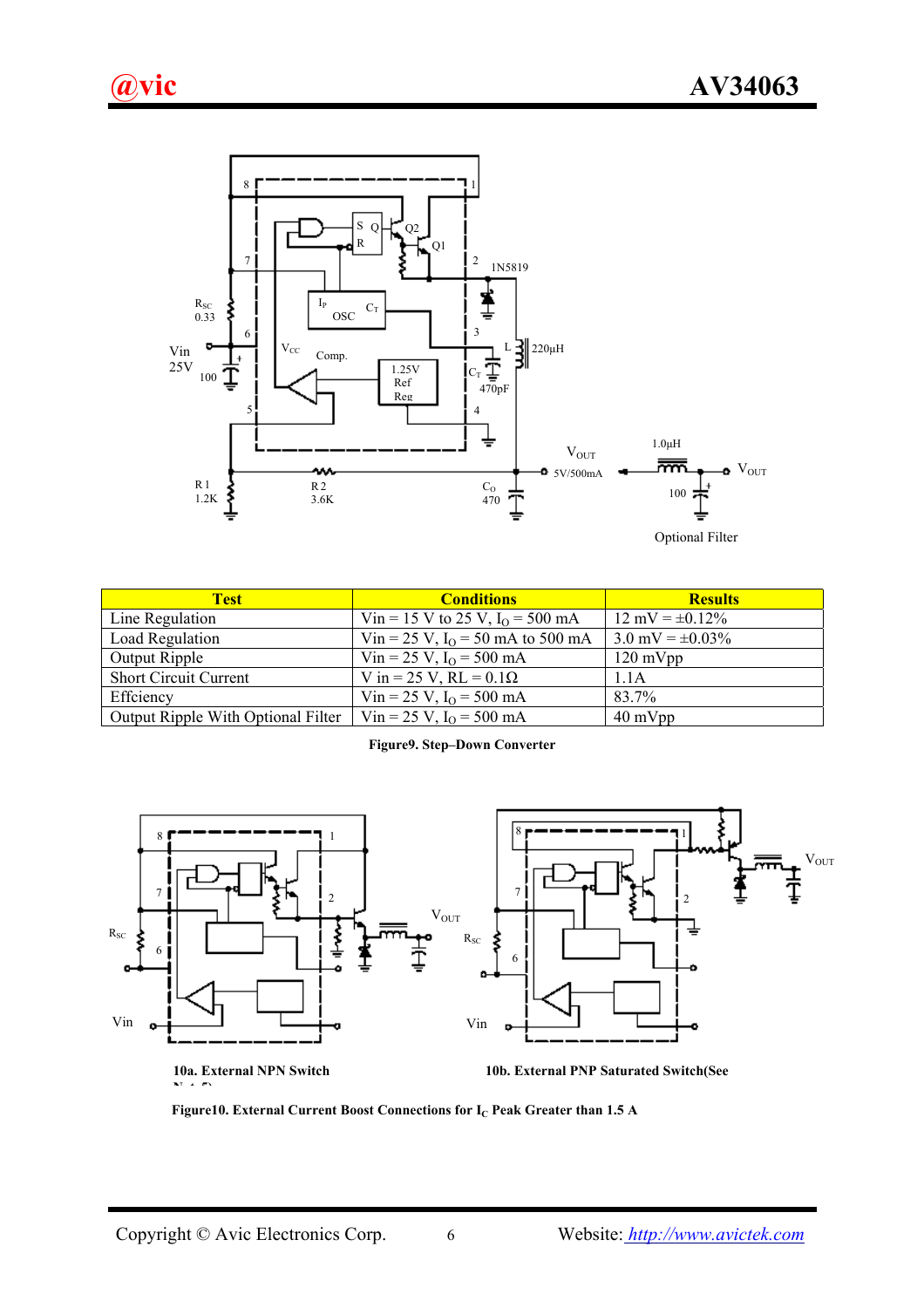

| <b>Test</b>                        | <b>Conditions</b>                             | <b>Results</b>                 |
|------------------------------------|-----------------------------------------------|--------------------------------|
| Line Regulation                    | Vin = 4.5 V to 6 V, $I_0$ = 100 mA            | $3.0 \text{ mV} = \pm 0.012\%$ |
| Load Regulation                    | Vin = 5.0 V, I <sub>O</sub> = 10 mA to 100 mA | $0.022$ mV = $\pm 0.09\%$      |
| Output Ripple                      | Vin = 5.0 V, $I_0$ = 100 mA                   | $500 \text{ mVpp}$             |
| <b>Short Circuit Current</b>       | V in = 5.0 V, RL = $0.1\Omega$                | 910mA                          |
| Effciency                          | Vin = 5.0 V, $I_0$ = 100 mA                   | 62.6%                          |
| Output Ripple With Optional Filter | Vin = 5.0 V, $I_0$ = 100 mA                   | 70 mVpp                        |

**Figure11. Step–Down Converter** 



Figure12. External Current Boost Connections for I<sub>C</sub> Peak Greater than 1.5 A